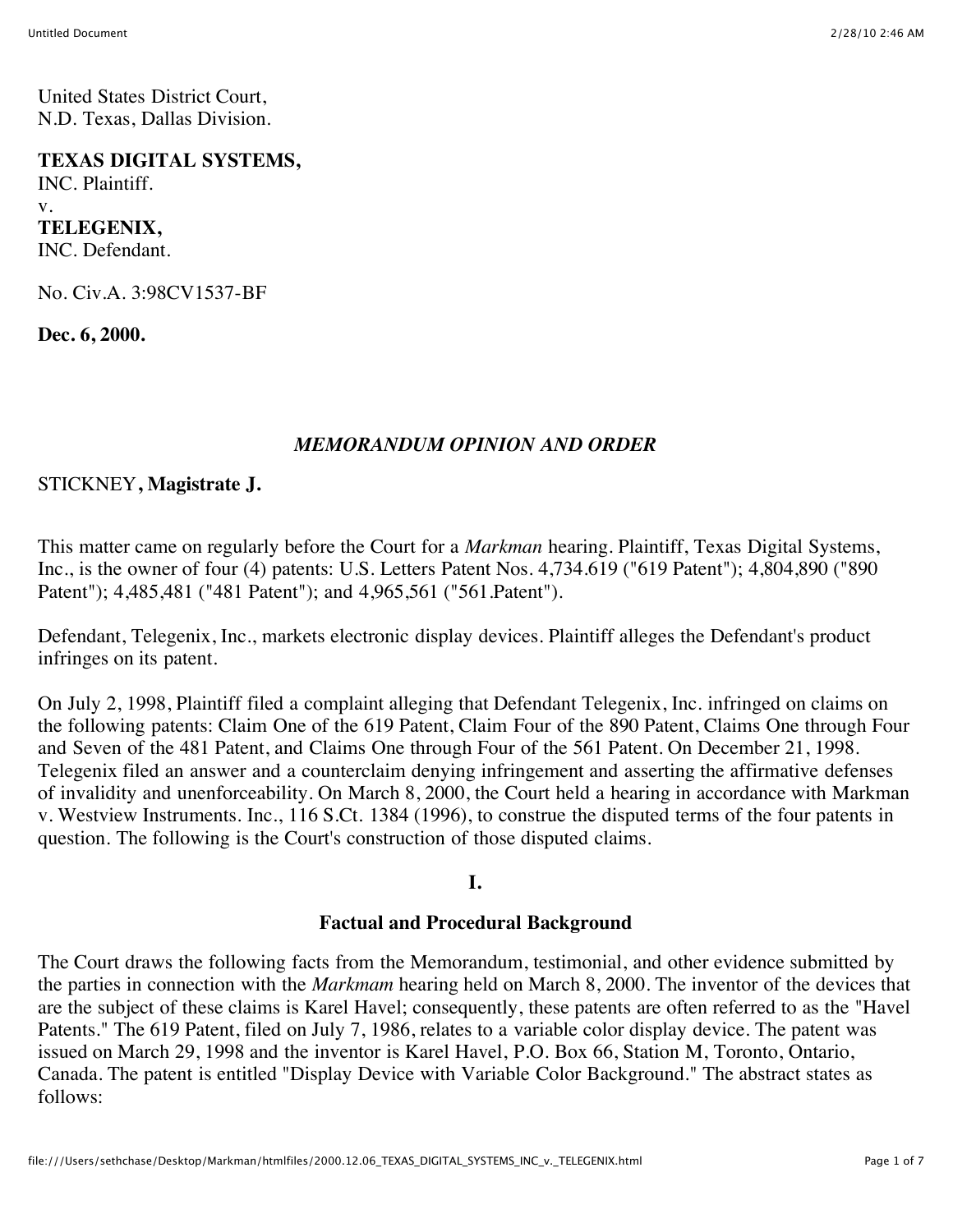A variable color display device includes a plurality of variable color display areas arranged in a pattern and substantially surrounded by a variable color background area The color of the background area is controlled to be substantially complimentary to the color of the display areas to make the exhibited character clearly stand out against its background.

The summary of the invention in the 619 Patent states accordingly:

It is the principle object of this invention to provide an improved variable color display device capable of illuminating its display areas in substantially any color of the spectrum and its background area in a complimentary color for providing better recognition of exhibited characters. It is another object of the invention to provide a variable color display device that exhibits characters in an aesthetically pleasing and harmonious manner. In summary, variable color display devices of this invention include a plurality of variable color display segments arranged in a pattern and surrounded by a variable color background area. The displayed character may be illuminated in a desired color, and its background area may be illuminated in a color substantially complimentary to more effectively exhibit the character. Further objects of the invention will become obvious from the accompanying drawings and their descriptions.

The claim in dispute in this litigation is Claim One of the 619 Patent. Claim One is the culmination of the rejection of Claims One through Fourteen, the added claims of Fifteen and Sixteen, and the application of Claim Fifteen ultimately issuing as Claim Number One in the 619 Patent.

#### **II.**

#### **Description of the 619 Patent Claim**

Texas Digital Systems's 619 Patent is for a "novel variable color display device having variable color display areas and background areas, allowing the variable color background area to highlight the displayed characters." This 619 Patent consists of a variable color display device comprised of a plurality of variable color display areas arranged in a *pattern.* Each said *display area* includes a plurality of display *light sources* for emitting upon activation light signals of different colors and is a *means for combining* said light signals to obtain a composite light signal of a composite color. The *background area* is a variable color background substantially surrounding the said display areas and includes a plurality of background regions adjacent to the display areas. Each of these background regions includes a plurality of light sources for emitting, upon activation, light signals of different colors and means for combining said light signals to obtain a composite light signal of a composite color. A plurality of opaque walls optically separate the background regions from adjacent display areas. The display device provides a *means for selectively activating* the said display light sources and the background light sources to illuminate certain display areas in a first color and the background regions in a second color different from the first color. Thus, the device highlights the displayed characters from the background. The meaning of the following terms in Claim One of the 619 Patent are in dispute as to their meanings: pattern, light sources, means for combining, display areas, background areas, and means for selectively activating.

At the hearing before this Court on March 8 through 10, 2000, both Plaintiff and Defendant presented testimony of expert witnesses as well as numerous exhibits. Plaintiff presented the testimony of Mr. Cooper, who was qualified as an expert in the area of discerning the meanings of claim terms. Defendants presented the testimony of Mr. So Sher, as well as Mr. Bliss, a patent attorney, whose years of experience qualify him as a patent expert.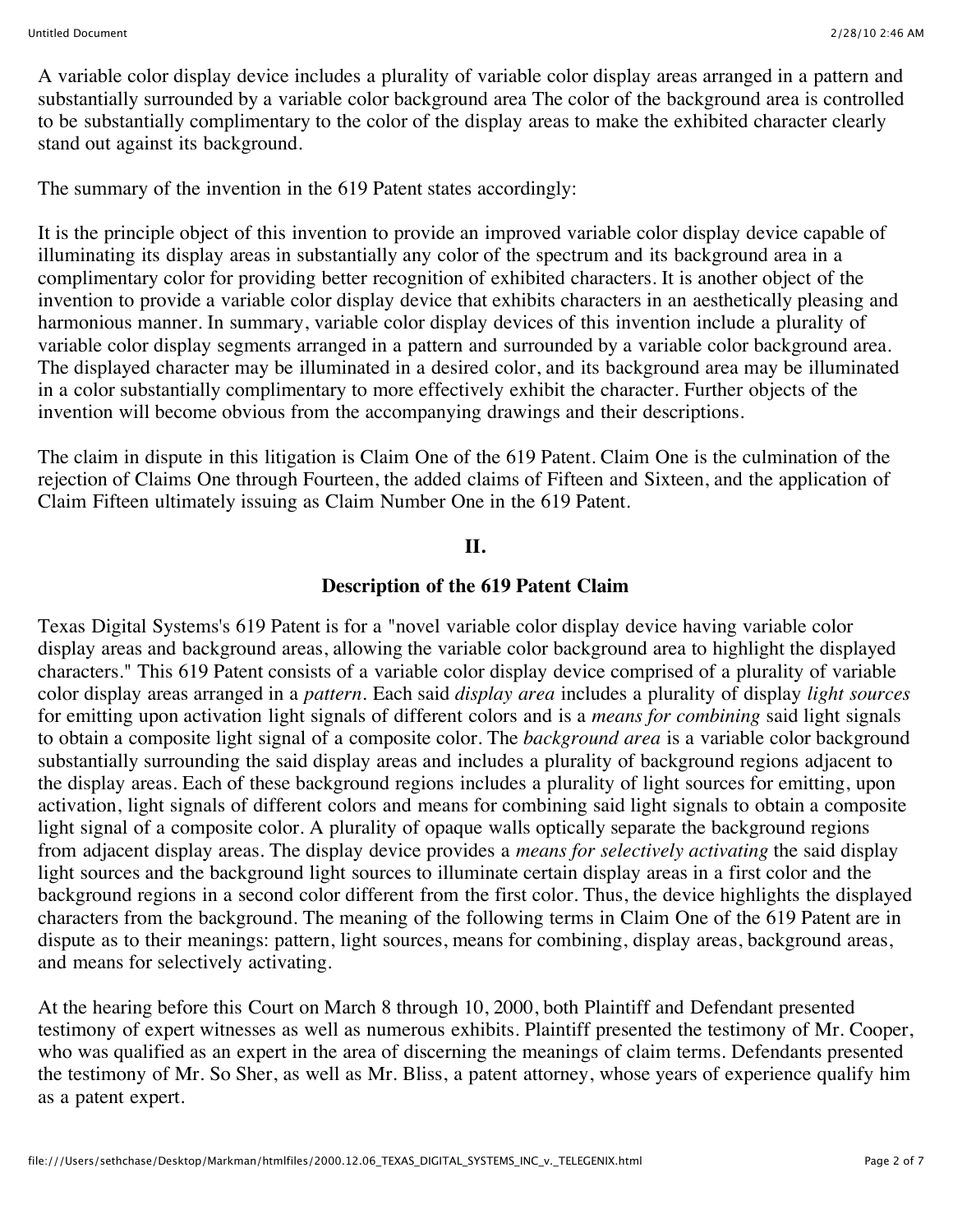#### **III.**

#### **Discussion**

Claim Construction is a matter for the court. Markman v. Westview Instruments, Inc., 52 F.3d 967, 979 (Fed.Cir.1995) ( *en banc* ), *aff'd,* 517 U.S. 370 (1996). Claims are construed from the vantage point of a person of ordinary skill in the art at the time of the invention. Id. at 986. In construing a claim, a court looks first to the intrinsic evidence of record, namely, the language of the claim, the specification, and the prosecution history. *Instituform Tech.* Inc. v. Cat Contracting, Inc., 99 F.3d 1098, 1105 (Fed.Cir.1996). The claim language itself defines the scope of the claim and "a construing court does not accord the specification, prosecution history, and other relevant evidence the same weight as the claims themselves, but consults these sources to gain the necessary context to the claim language." Eastman Kodak Co. v. Goodyear Tire & Rubber Co., 114 F.3d 1547, 1552 (Fed.Cir.1997) (overruled on other grounds by Cybor Corp. v. FAS Technologies, Inc. 138 F.3d 1448 (Fed.Cir.1998)); *see also* J.T. Easton & Co. V. Atlantic Paste & Glue Co., 106 F.3d 1563, 1568 (Fed.Cir.1998) (Because "[the disputed claim term] is a term with no previous meaning to those of ordinary skill in the prior art[,] [i]ts meaning, then must be found [elsewhere] in the patent."); Johnson Worldwide Assocs. Inc. v. Zebco Corp., 175 F.3d 985 (Fed.Cir.1999). Although extrinsic evidence such as expert testimony may be considered if needed to assist the court in understanding the technology at issue or in determining the meaning or scope of technical terms in a claim, Hoechst Celanese Corp. v. BP Chems. Ltd ., 78 F.3d 1575, 1579 (Fed.Cir.), *cert denied,* 519 U.S. 911 (1996), reliance on any extrinsic evidence is improper where the public record, *i.e.,* the claims, specifications, or file history, unambiguously define the scope of the claims. Vitronics Corp. v. Conceptronic, Inc, 90 F.3d 1576, 1583 (Fed.Cir.1996).

Although the Court of Appeals for the Federal Circuit has held that claims should be read in view of the specification, *see*, *e.g.*, id. at 1582, the court has repeatedly cautioned against limiting the scope of a claim to the preferred embodiment or the examples listed in the specification. *See e.g.,* Ekchian v. Home Depot, Inc., 104 F.3d 1299, 1303 (Fed.Cir.1997); *see also* Intervet America, Inc. v. KeeVet Laboratories, Inc., 887 F.2d 1050, 1053 (Fed.Cir.1989) ("[L]imitations appearing in the specification will not be read into claims, and ... interpreting what is meant by a word in a claim 'is not to be confused with adding an extrancous limitation appearing in the specification, which is improper." ' (Citation omitted.)

Courts presume "a difference in meaning and scope when different words or phrases are used in separate claims." United States v. Telectronics, Inc., 857 F.2d 778, 783 (Fed.Cir.1988). There is a presumption against construing claims as being so similar as to "make a claim superfluous." *Id.*

The following definitions are provided for the disputed terms of the 619 Patent:

## **A. Pattern**

A variable color display device includes a plurality of variable color display areas arranged in a *pattern.*

Plaintiff, Texas Digital Systems, Inc., alleges that the proper interpretation of the word pattern encompasses not only a seven segment display and matrix array, but any type of systematic arrangement of pixels. The Defendant alleges that the term pattern is limited to the seven segment font. The starting point for any claim construction must be the claims themselves. *Pitney Bowes,* 182 F.3d at 1305. Envirotech Corp. v. Al George, Inc., 730 F.2d 753, 759 (Fed.Cir.1984). In looking at the strict words of the claim, the claim states as follows: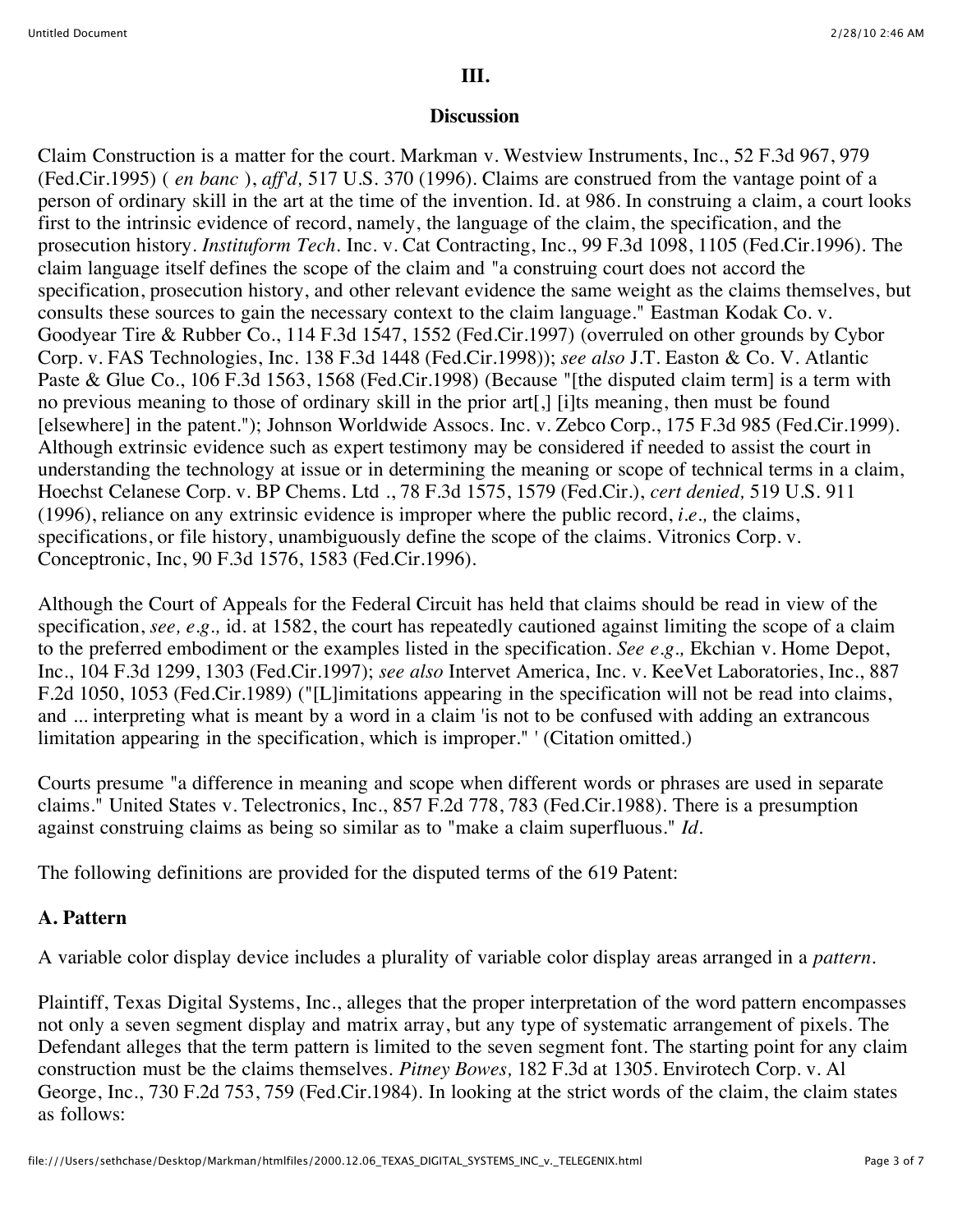In the patent language description of the prior art, Havel states in his 619 Patent:

A display device that can change color and selectively exhibit characters as described in my U.S. Patent No 4,086,514 entitled "Variable Color Display Device" and issued on April 25, 1978. This display device includes display areas arranged in a suitable display font, such as well-known seven segment font, which may be selectively energized in groups to exhibit all known characters.

This language specifically informs the public and a person of ordinary skill in the art, at the time of the filing of the patent application, this was not a limiting term, but rather an expansive term giving an example, as opposed to a limitation on the patent. Further, Mr. Cooper, who was admitted as a person of ordinary skill in the art at the time of the invention, has defined the word pattern in his testimony and in his chart exhibit, Exhibit 81. as having a systematic arrangement. The defendant in its argument relies upon the 514 Patent as well as the file wrapper on the 619 Patent. However, the reliance upon the examiner's refusal to accept original Claims One through Eight and Claims Nine through Fourteen is misplaced. The Court finds that pattern is defined as having a systematic arrangement.

### **B. Light Sources**

The Court, in reviewing all of the evidence submitted, finds that the term light sources in the context of the claims and specification is limited to light-emitting diodes and their equivalents.

### **C. Means for Combining**

The claimed element means for combining refers to a number of different light sources. These include transparent light scattering material, LED proximity, and the shape of the light-blending cavity, including the angle and texture of the walls. The Court rules that these, any of which, but not all, combined, can be a means for combining light signals to obtain a composite light signal of a composite color. The means for combining must combine light signals to obtain a composite light signal of composite colors interpreted by the observer. There are a number of different types of combinations that can perform this function.

### **D. Display Areas and Background Areas**

The invention in question is a display device that presents a display area and a background area, each capable of emitting light of different primary colors. Telegenix attempts to limit the display area to a sevensegment font because a seven-segment font is given as an example in the inventor's language; however, the Court does not follow this logic as the seven-segment font was mentioned by the inventor merely as an example. Therefore, the Court adopts the definition that the display area includes any illuminated pixel anywhere on the display device with background pixels illuminated to substantially surround the illuminated display area pixels. There is no claim limitation that limits the display area. As the image for the illuminated display area changes, so does the adjacent illuminated background area.

### **E. Means for Selectively Activating**

In the defining the means for selectively activating. Plaintiff and Defendant disagree only in that the Defendant argues that the definition must be limited to this particular structure and equivalents of this structure as found in Figure 4. However, there are other structural components and they are included in all Figures 3, 5-6, and Figure 4. Therefore, the court finds that the means for selectively activating controls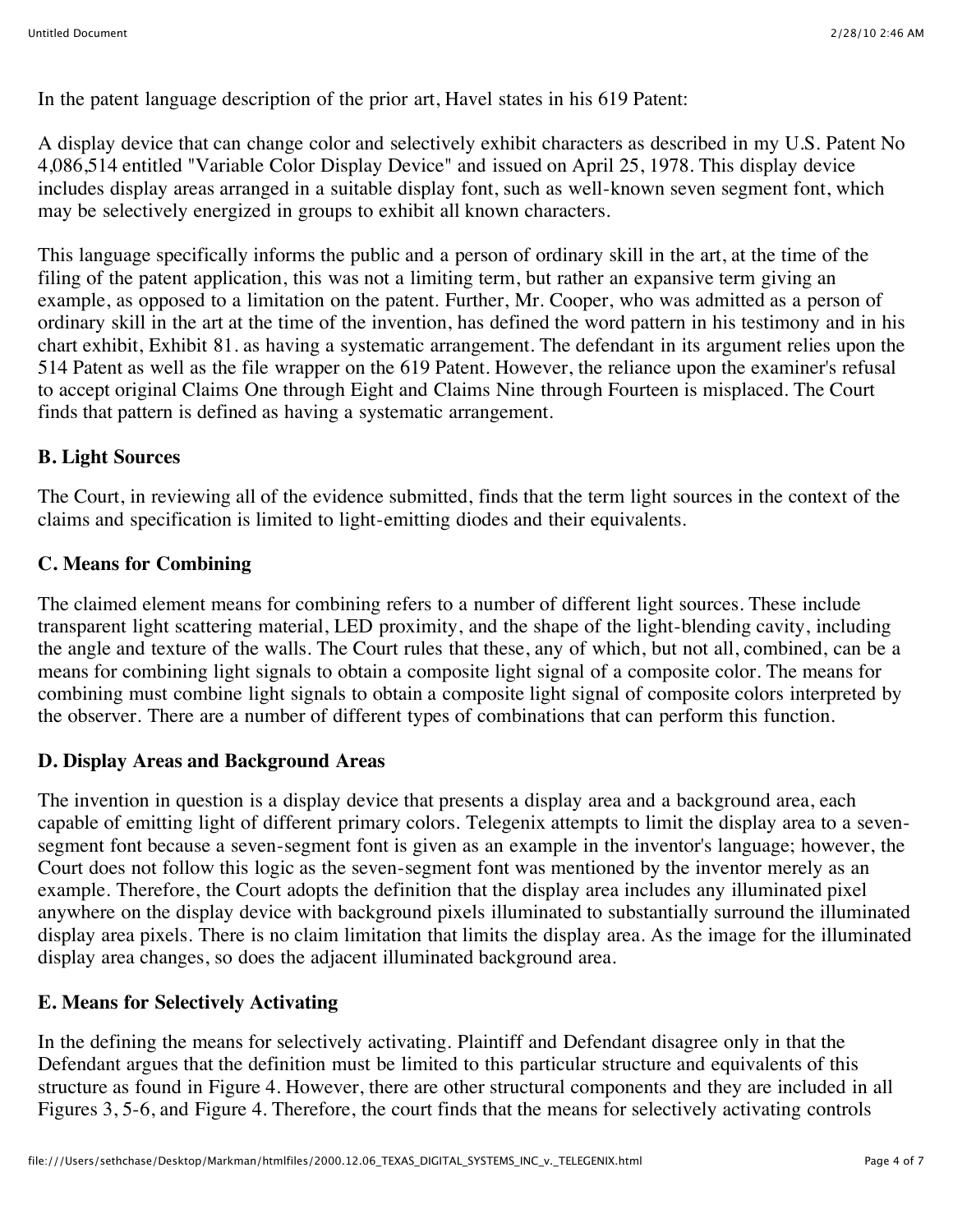activation of light sources to illuminate the display area in the first color and the background in the second color, different from the display area's first color. The function is to activate the display area by passing current through selected light sources of the display area and the background area. The structural components are specified in Figures 3, 4, 5, and 6.

### **IV.**

### **Construction of Claim for** the 890 Patent

There are a number of terms in the 890 Patent that have already been addressed as they are found in the 619 Patent. However, the additional terms are defined by this Court as follows:

### **A. First Means for Carrying Selective Display Colors Control Signals**

The first means for carrying includes functions that are performed by electrical paths which are noninverting buses for the red, green, and blue LEDs. Figure 3 at 23-30 shows a non-inverting red bus, a noninverting green bus, and a non-inverting buffer. There appears to be no major dispute between the Plaintiff and Defendant regarding the definition of this term.

### **B. Converter Means**

Converter means for carrying includes any firmware, software, and/or hardware that functions to carry complimentary color control signals.

### **C. Control Means**

Control Means includes any firmware, software, and/or hardware that functions to selectively couple the light sources in the display areas; Control means means a multiplexer

## **D. Multiplexer**

Multiplexers serve to selectively couple each display area of a display device to non-inverting and inverting buses in order to illuminate the display areas with either the desired color or a substantially complimentary color in accordance with the outputs of the decoder The decoder output is respectively coupled to the display areas. The multiplexer simultaneously couples the display areas to the display control bus and couples the converted display signal to the background areas of the display device

### **E. First Means for Carrying Selected Display Color Signals**

The First Means for Carrying includes any firmware, software, and/or hardware that functions to carry the information which determines the display area (character) color.

The Selective Display Color Control Signals are the signals that ultimately cause groups of the display areas to illuminate in a selected color

## **F. Second Means for Carrying Selected Display Color Signals**

The Second Means for Carrying includes any firmware, software, and/or bardware that function to carry complimentary color control signals.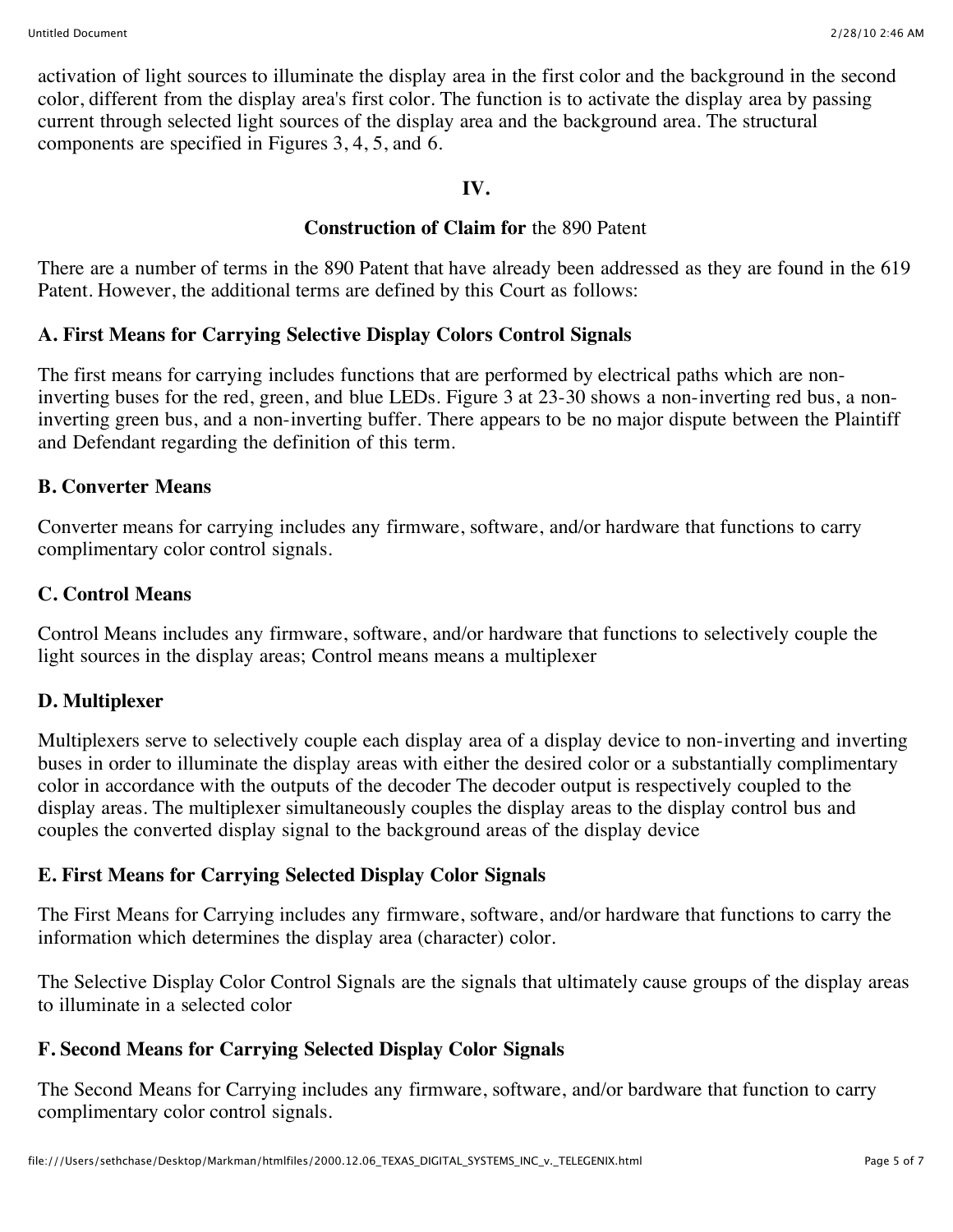### **G. First Means for Causing and Second Means for Causing**

The Plaintiff argues that the first and second means for causing includes any firmware, software, or hardware that functions to combine the complimentary color information. However first means for causing is defined as the first means for causing certain parts of the display area to illuminate in specific colors, defined by the display color or control signals. The second means for causing is defined as the second means for causing the remaining display areas to illuminate in substantially complimentary color defined by the complimentary color control signals.

### **H. Decoder Means**

The definition of Decoder Means is not an issue at bar, however, it is mentioned in the Defendant's *Response* to Plaintiff's *Claim of Construction.* In the response, Defendant acknowledges that, to the extent that the 890 Patent requires a decoder means. Texas Digital Systems is entitled to an interpretation of this claim element that comprehends any "hardware, firmware, and or software that performs the function of developing output signals corresponding to input codes." The court need not review this matter further.

### **V.**

### **Analysis of the Claims in** the 481 Patent

Although Defendant does not object to numerous terms used in this patent, the following terms are in dispute:

## **A. Repeatedly, Substantially, Simultaneously Activating**

Plaintiff argues that the term repeatedly, substantially, simultaneously activating relates to a feature that was originally claimed as repetitively activating the first and second primary color buses for selective time intervals. The term repeatedly means "repeating" in its ordinary sense, and that the repetitions be fast enough such that the composite color is actually perceived by the viewer. The term substantially, simultaneously activating means that during some portion of this period (defined as repeatedly), the two separate lights are on at the same time. Depending on the wave form, this can illuminate a different color.

### **B. Substantially Constant Amplitude**

The term substantially constant amplitude means applying the voltage or the wave forms or current pulses of a constant amplitude to cause the light source to emit light of different primary colors.

## **C. Color Control Means**

The term color control means in the 481 Patent is the structure that performs as disclosed in the specification of the display decoder and the decoder driver.

The remaining claims in the 481 Patent include light-emitting diodes, decoder, first bus and second bus, which are defined and are not in dispute by the parties.